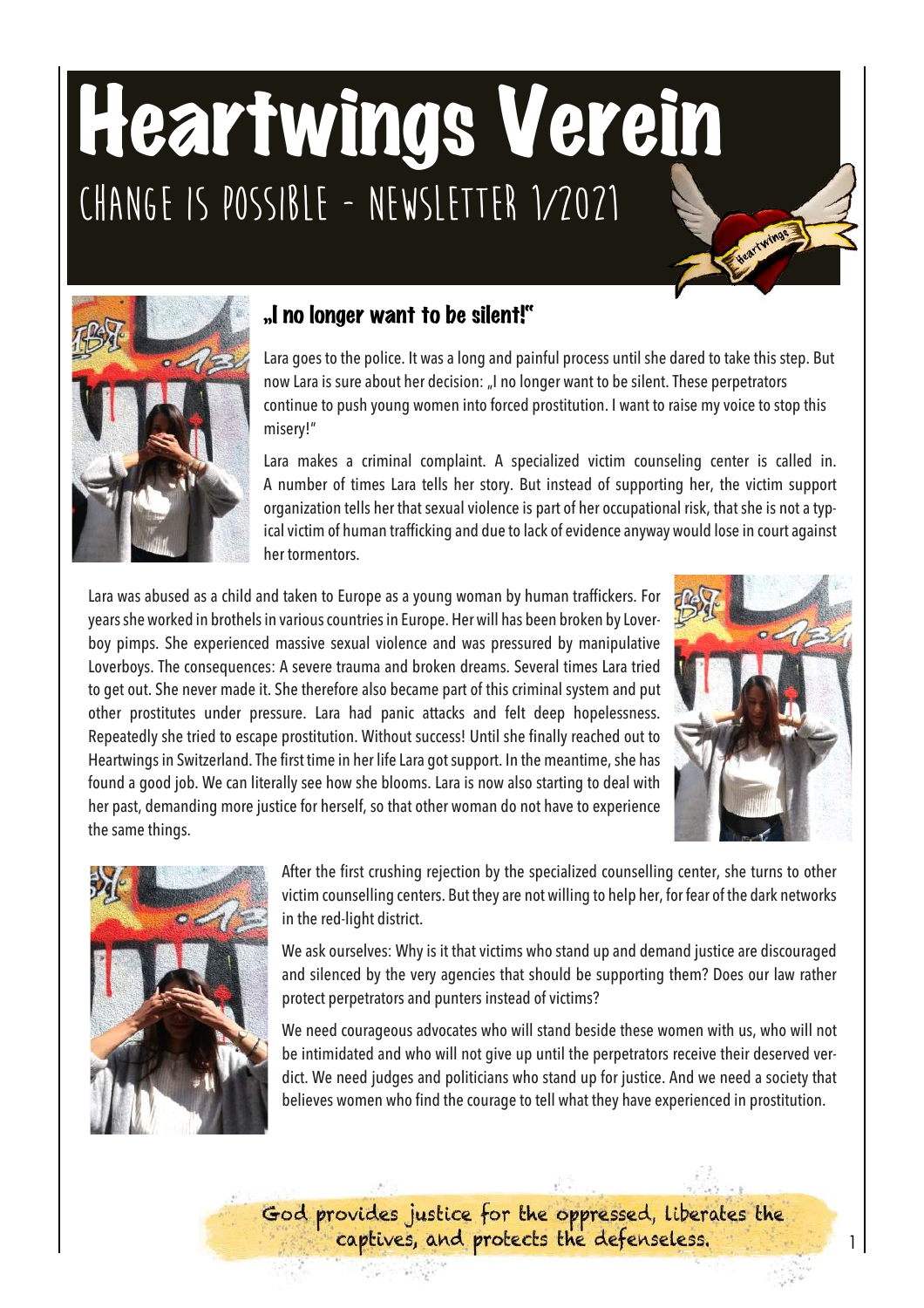

Most of the women work illegally on Langstrasse and the surrounding area. Citizens from EU/EFTA countries are actually granted an L permit in Switzerland if they can present a valid work and tenancy contract. As a result, the respective person becomes liable to pay taxes in Switzerland and must, among other obligations, be covered by health insurance. However, the laws of the red-light district work differently.

The women's needs are ruthlessly exploited, forcing them from their home countries to Switzerland: Without the hurdles of a deposit or an extract from the debt collection register, they get a place to work and sleep in the flats at Langstrasse. They do not receive a rental contract for the overpriced and dirty rooms they share with others. The women do not speak the language, do not know their rights, and are not registered in Switzerland.

Over and over again, these women have to pay horrendous fines of over 1200 Swiss francs for unlawful prostitution and for their illegal stay in



Switzerland. Thus, all prostitution newcomers enter directly into a vicious circle from which there is no escape: Without work - no housing, without housing - no permit and without permit it hails fines that cannot be paid.

All hope is destroyed. In addition, there is violence, inferiority, psychological problems, drugs, and the permanent feeling of being the scum of society, which increasingly becomes the sad identity of these women.

I have been a prostitute since I turned 15. I don't have a high school diploma, I can't do anything else - this is my life, it will always be like this. I am stupid. Everyone says I'm stupid. For 10 years I've been working as a prostitute in a room at Langstrasse. I don't dare to go out and meet normal people and look at the city.

I was stupid that I ended up in this job as a prostitute. I have a master's degree, speak many languages, I am more intelligent than all my customers. I didn't choose this job, life forced me into it. I tried to find other jobs. Did not work out. Should I write in my resume "seven years at Langstrasse"?!

Since a long time, we at Heartwings are dreaming to offer women more than just exit assistance. The current hardship has led to a change in thinking among these women. They all want to get out, now! We know that it is the time for us to act boldly and turn our dreams into reality. No employers are willing to hire these women. Therefore, we will create jobs. There are no apartments where these women can live. So we will be their landlords. We may only have a small office on Langstrasse and are not millionaires. But we have a strong team of staff and volunteers, we have a dream in our hearts and we have a great God to whom nothing is impossible.

> Do not think too often about what you lack, but about what you have. - Marc Aurel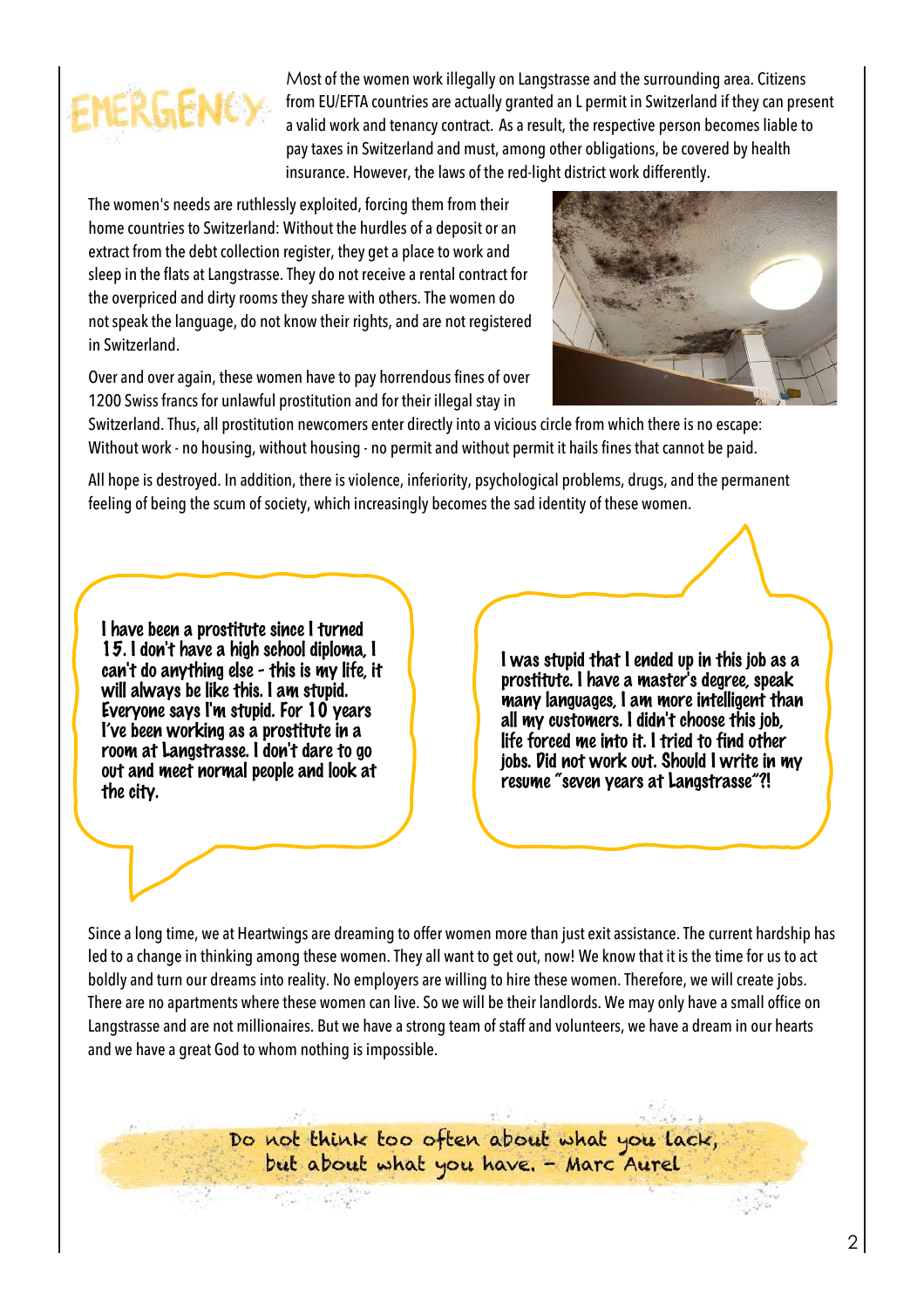

Twice a week a group of women visit our office to learn German. They are taught by a German teacher and receive help from one of our employees.

> Now I understand when customer say: «Take off trousers», «back» or «you me too». Now I no longer feel stupid – I can say what I want. Is important to learn German.

Three women from the red-light district are now under contract with Heartwings. At the signing of the contract, every single one of these women burst into tears of joy. With a workload of up to 40%, they work as housekeepers. After the cleaning training given by a specialist, the women passionately cleaned the apartments of our first clients. We are especially pleased that men are our first customers to have their homes cleaned.

Are you looking for a one-time or regular cleaning help? We offer for 30 CHF per hour/p.p. cleaning services in Zurich and the surrounding areas.

The entire amount will directly benefit the women. The women are accompanied and instructed by a Heartwings team member. For a smooth cleaning service, we ask you to be out of your home.

On street man pay me dirty money for sex. Now I receive real money for normal work. I have salary and contract. Is my first employment contract. Even now have real vacations with money.







To enable women to leave illegality, they need respectable housing with rents that do not drive them into poverty. Heartwings provides the property owner with the necessary finances, references and collateral as the primary tenant.

Are you a property owner and want to use your real estate to bring change to the lives of these women? We are looking for affordable apartments in the area of Zurich.

> I already feel very comfortable and this is for once a real home. It's super nice here and gives me security. This is the place where I will be restored. Now everything will be fine.